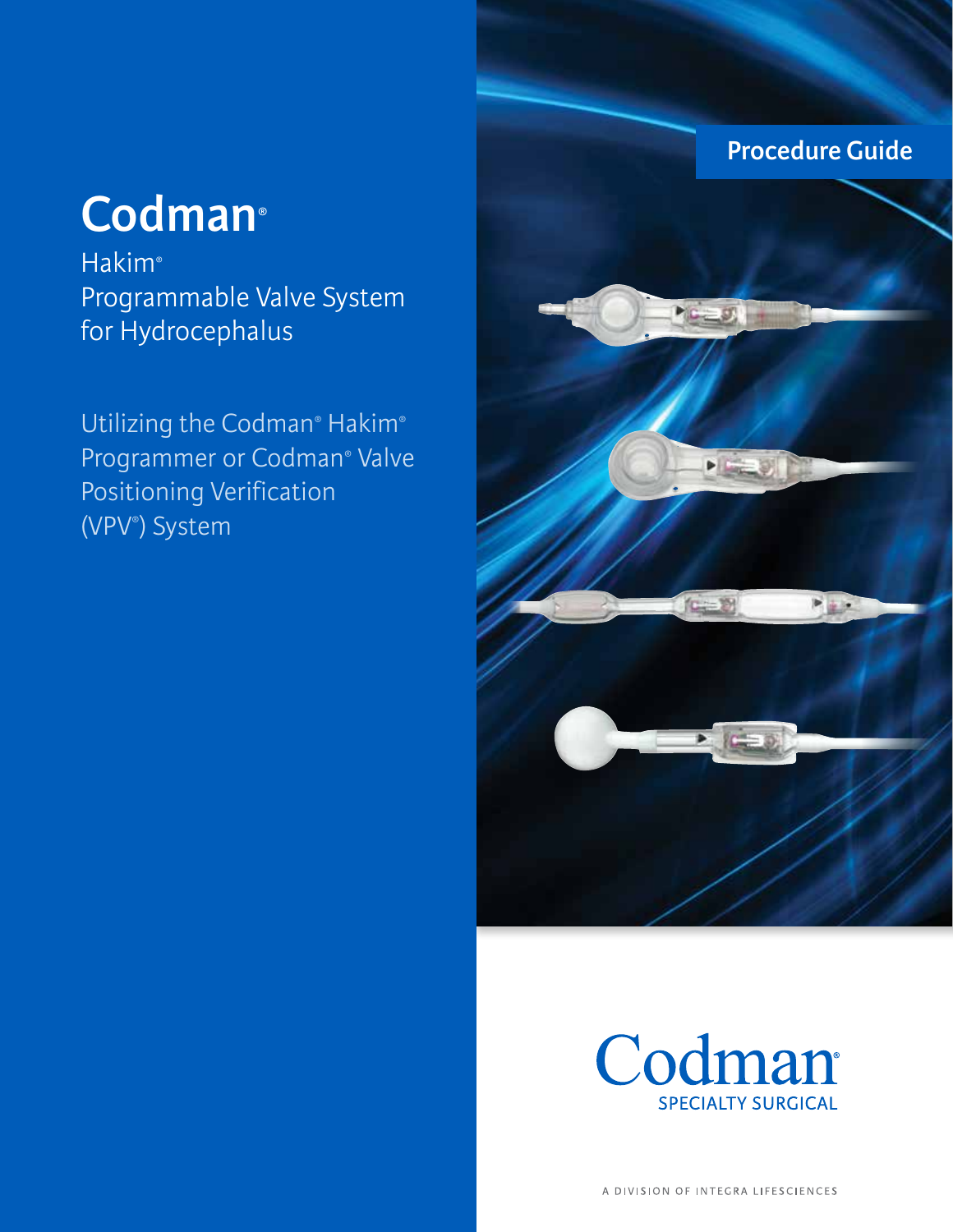The Codman® Hakim® Programmable Valve offers the ability to optimize the opening pressure of a shunt system before and after implantation. A shunted patient's condition will often change over the course of their treatment making pressure changes necessary. The programmable valve allows a surgeon to non-invasively change the opening pressure between 30 mm H2O and 200 mm H2O in 18 steps, negating the need for revision surgery to alter the valve pressure.

The programmability of the valve may allow for the development of specialized treatment regimens. The setting of the Codman Hakim Programmable Valve is changed through the use of an externally applied, codified magnetic field. The spring in the ball-spring mechanism of the valve sits atop a rotating spiral cam which contains a stepper motor. Applying a specific magnetic field to the stepper motor will cause the cam to turn slightly, increasing or decreasing the tension on the spring, and changing the opening pressure of the valve. The Codman Hakim Programmable Valve is available in eight basic configurations.

- To program the valve:
- 1. Turn on the programmer unit. The instruction light on the programmer panel will illuminate.
- 2. Choose the desired pressure on the programmer panel by pressing the corresponding raised button. The instruction light will come on.
- 3. Place the transmitter head over the valve such that the feet of the transmitter head straddle the valve mechanism and the arrows on the transmitter head align with the direction of CSF flow through the valve.
- 4. Press and release the start button on the transmitter head while holding the transmitter head in place. The instruction light illuminates and the pressure selector buttons sequentially light until the valve is finished being programmed.
- 5. Hold the transmitter head in place until the programmer beeps indicating that programming has been completed (approximately 3-5 seconds). The instruction light will briefly illuminate at the end of the programming cycle.



Programmer Unit #82-3190R, 82-3190

Transmitter Head



In-Line Valve with SiphonGuard® Anti-Siphon Device

# **Codman® Hakim® Programmable Valve Fundamentals**

# **Operating Codman Hakim Programmer**

Valves are supplied without a specific setting and must be programmed prior to use. After choosing the desired initial setting, the valve can be programmed in its packaging by placing the four feet of the transmitter head in the four blister depressions over the valve mechanism and aligning the arrows on the transmitter head with the arrows on the package.

# **Preoperative Programming**



Programming Unit #82-3190R, 82-3190







It is acceptable to prime the valve by filling it with lint-free sterile saline or an appropriate antibiotic solution prior to implantation. If the valve housing includes SiphonGuard® Anti-siphon Device, priming the system must be reduced to a rate of approximately .5cc/minute. The valve mechanism should be placed over a bony region and not over an area with an excessive amount of soft tissue. The valve could become embedded in the soft tissue, making it difficult to program postoperatively.

The valve must be oriented with the valve mechanism facing up towards the scalp and in the correct direction for CSF flow. The standard housings, with and without prechamber, have a black dot indicating which side should face upwards. The Micro Valve, In-Line, and Right Angle housings have a flat bottom that should rest against the skull, insuring that the mechanism is facing up.

# **Valve Implantation**

Frontal Approach





CSF Flow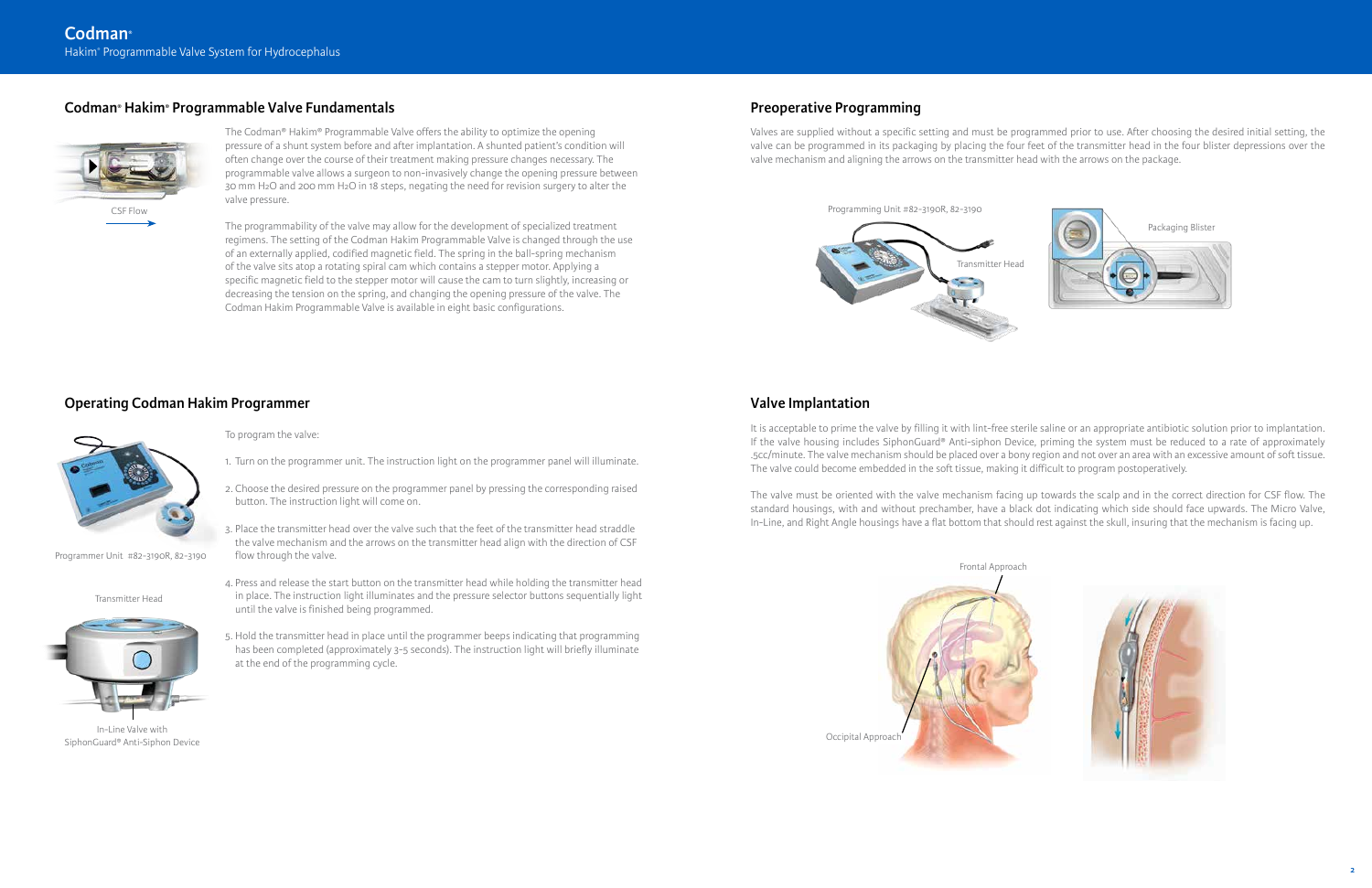The new setting of the valve should be determined by taking into account all of the patient's clinical symptoms and the surgeon's own experience. It is advisable not to increase the setting of the valve by more than 40 mm H2O in a 24-hour period. Palpate the scalp to locate the implanted valve, then locate the valve mechanism based on the type of housing that has been implanted.

# **Postoperative Programming**

The position of the valve mechanism may be marked by your fingertip. Place the transmitter head over that fingertip so that it is centered directly under the transmitter head. The feet of the transmitter head should straddle the valve mechanism and touch the patient's skin. The transmitter head has an arrow on it indicating the direction of CSF flow, which must align with the CSF flow through the valve.

It is imperative that the transmitter head remain centered over the valve mechanism with the feet of the transmitter head touching the scalp during the entire programming cycle. If the transmitter head is not aligned properly with the valve, or if it moves during the programming cycle, incorrect programming will occur.



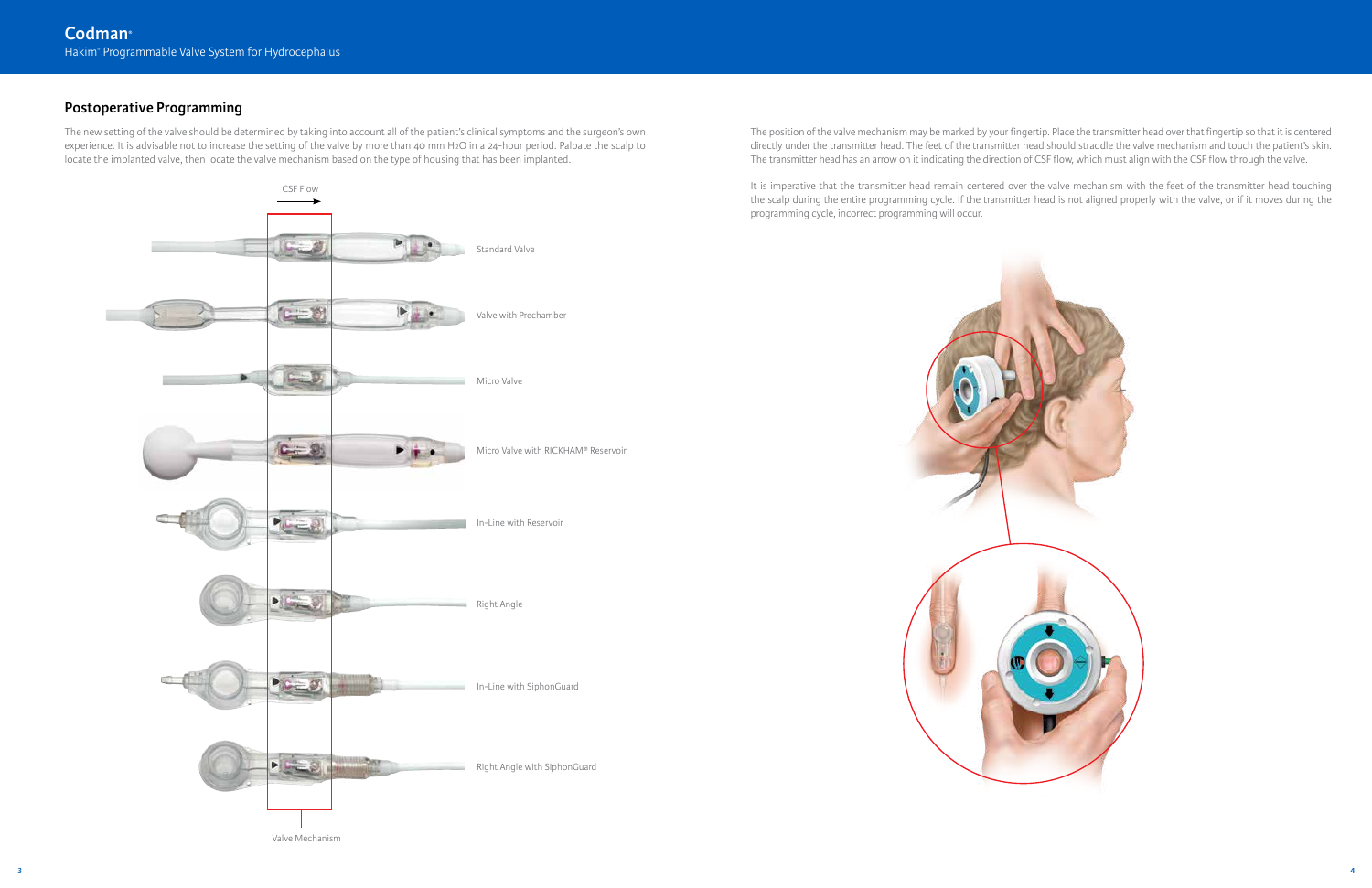It is advisable to x-ray the complete system immediately after implantation to have a permanent record of component placement and to verify valve pressure. It is also advisable to x-ray the valve whenever valve pressure is reprogrammed or if the patient undergoes an MRI.

A proper radiograph will be generated when the film is shot perpendicular to the plane of the valve with the non-implanted side of the patient's head resting on the plate. The film must be taken in relation to the valve and not the patient's anatomy.

# **Pressure Setting Verification**

The setting of the valve can be determined by comparing the position of the radiopaque marker on the valve cam to the fixed position of the radiopaque right-hand side indicator on the base plate of the valve.

Comparing the patient radiographs to the diagram on the programming unit panel will indicate the valve setting. Note that settings of 70, 120 and 170 mm H2O align with the cross in the center of the valve.





**NOTE: Remember to verify valve pressure setting after an MRI.**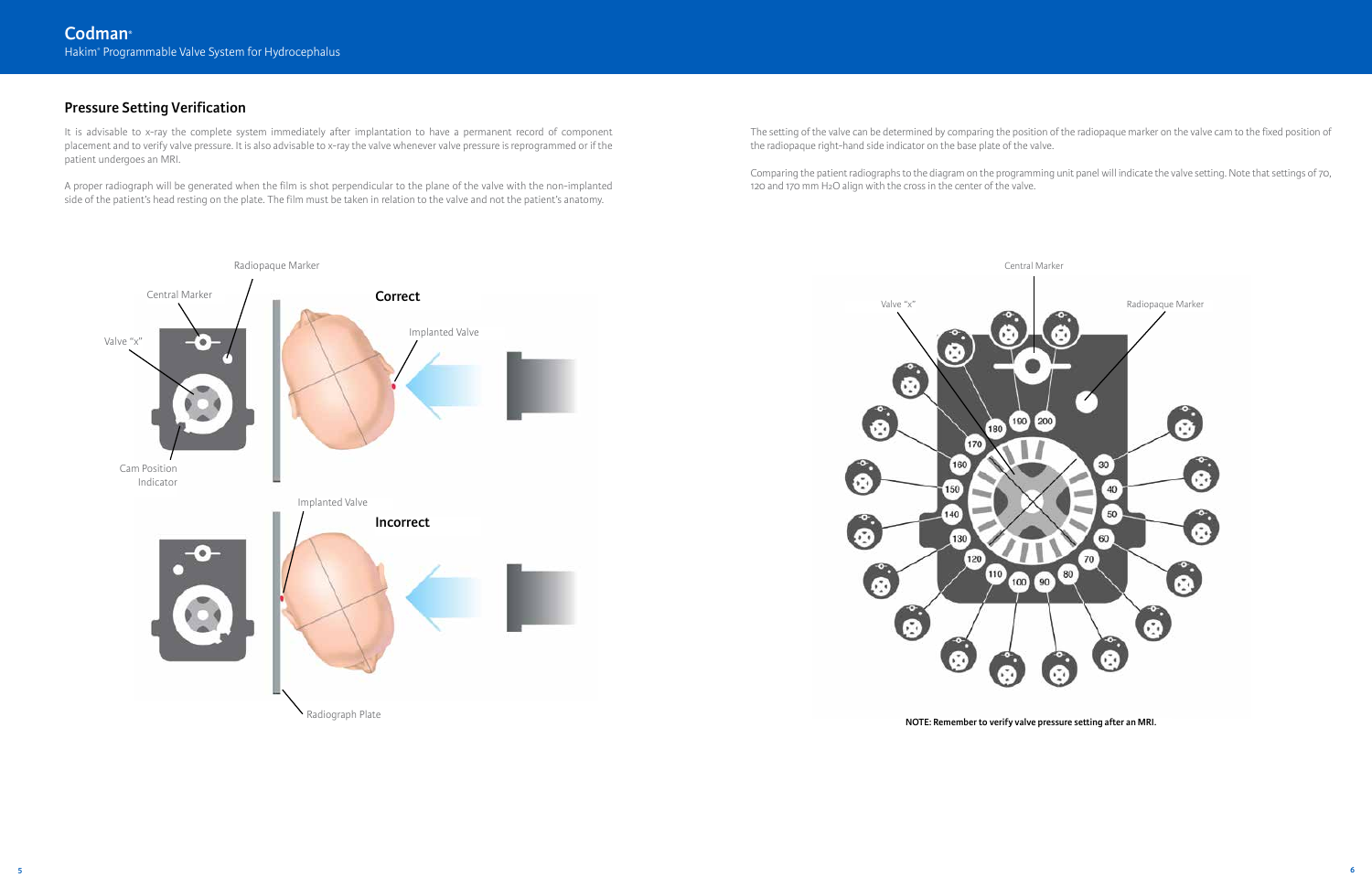**Operating Procedures for Valve Positioning Verfication (VPV®) System #82-3192R, 82-3192 Valve Adjustment: Implanted Valve Mode**

- 1. Turn on the VPV Programmer Unit. The implanted valve icon illuminates.
- 2. The program unit beeps and the LED panel displays the following message: IMPLANTED VALVE PLEASE SELECT PRESSURE.
- 3. Press the appropriate setting selection key. The program unit beeps; the corresponding LED illuminates. At the same time, the display changes to: IMPLANTED VALVE, POSITION TRANSMITTER HEAD, and PRESS START.
- 4. Palpate the scalp to locate the shunt and the implanted valve. Gently palpate the valve to locate the hard inlet portion, approximately 10mm long. Place your fingertip on the scalp directly over the inlet portion.
- 5. Part any hair with fingertips. Apply a pea-sized amount of ultrasound gel, approximately 2 mm thick, to the patient's scalp. Alternate method: apply ultrasound gel to the entire bottom surface of the center rod to a thickness of approximately 2 mm.

#### **CAUTION: Avoid contact between the gel and the feet of the transmitter. This can distort the acoustic signal and cause a "REPEAT ADJUSTMENT" message to be displayed.**

- 6. Before placing transmitter on the scalp, ensure that the arrow on the transmitter is in line with the direction of fluid flow through the shunt.
- 7. Place the transmitter on the scalp so the center rod is directly over the hard inlet portion of the valve and the transmitter's feet contact the patient's scalp. The center rod may recede slightly and the gel will compress.

**CAUTION: Hold the transmitter in place until Step 10 is complete. Movement can interfere with the acoustic monitoring process.**

**CAUTION: Eliminate or minimize ambient noise, such as talking, during the adjustment process. Excessive noise can interfere with the acoustic monitoring process.**

- 8. Press the transmitter's blue start button. The program unit beeps once and the LCD display changes to: ADJUSTING VALVE PLEASE WAIT.
- 9. During the adjustment, the setting selection keys light sequentially and the program unit emits a series of clicks until the selected setting command has been issued to the valve.
- 10. When the adjustment is complete (approximately 3 seconds), the program unit emits on long beep and the display changes to: ADJUSTMENT COMPLETE PRESS A KEY.

**NOTE:** If the acoustic monitoring feature did not receive an expected response, the program unit will emit three beeps and one of the two messages will be displayed.

REPEAT ADJUSTMENT or NO SIGNAL REPEAT ADJUSTMENT PRESS A KEY.

# **Postoperative Programming**



After the ADJUSTMENT COMPLETE message is displayed, press any key to clear. The LCD panel will change to the original message: IMPLANTED VALVE PLEASE SELECT PRESSURE.

#### The VPV Programmer provides confirmation of the valve adjustment **without the need for radiographic imaging when the ADJUSTMENT**

**COMPLETED message is displayed.**

The Codman VPV system has two modes of operation: packaged valve mode and implanted valve mode.

### **Implanted Valve Mode**

The implanted valve mode is used when adjusting the setting of a valve postoperatively when the patient's scalp is intact. When the implanted valve mode is selected, the acoustic

monitoring feature is active.

#### **Acoustic Monitoring**

When the implanted valve mode is selected, a sensor contained within the transmitter detects valve vibration as the setting of the valve is changed.

## **Packaged Valve Mode**

The packaged valve mode is used when adjusting the setting of a valve in the package before implantation and when adjusting the setting of a recently implanted valve when the patient skin integrity requires a sterile barrier. When the packaged valve mode is selected, the acoustic monitoring feature is not active.

This technique guide is not intended to replace the "Instructions for Use" for the Codman VPV System. Refer to IFU for further instructions, if needed.



# **Programmer Unit Mode Selections**



Valve Icon

Center Rod



Transmitter Head (side) Transmitter Head (bottom)

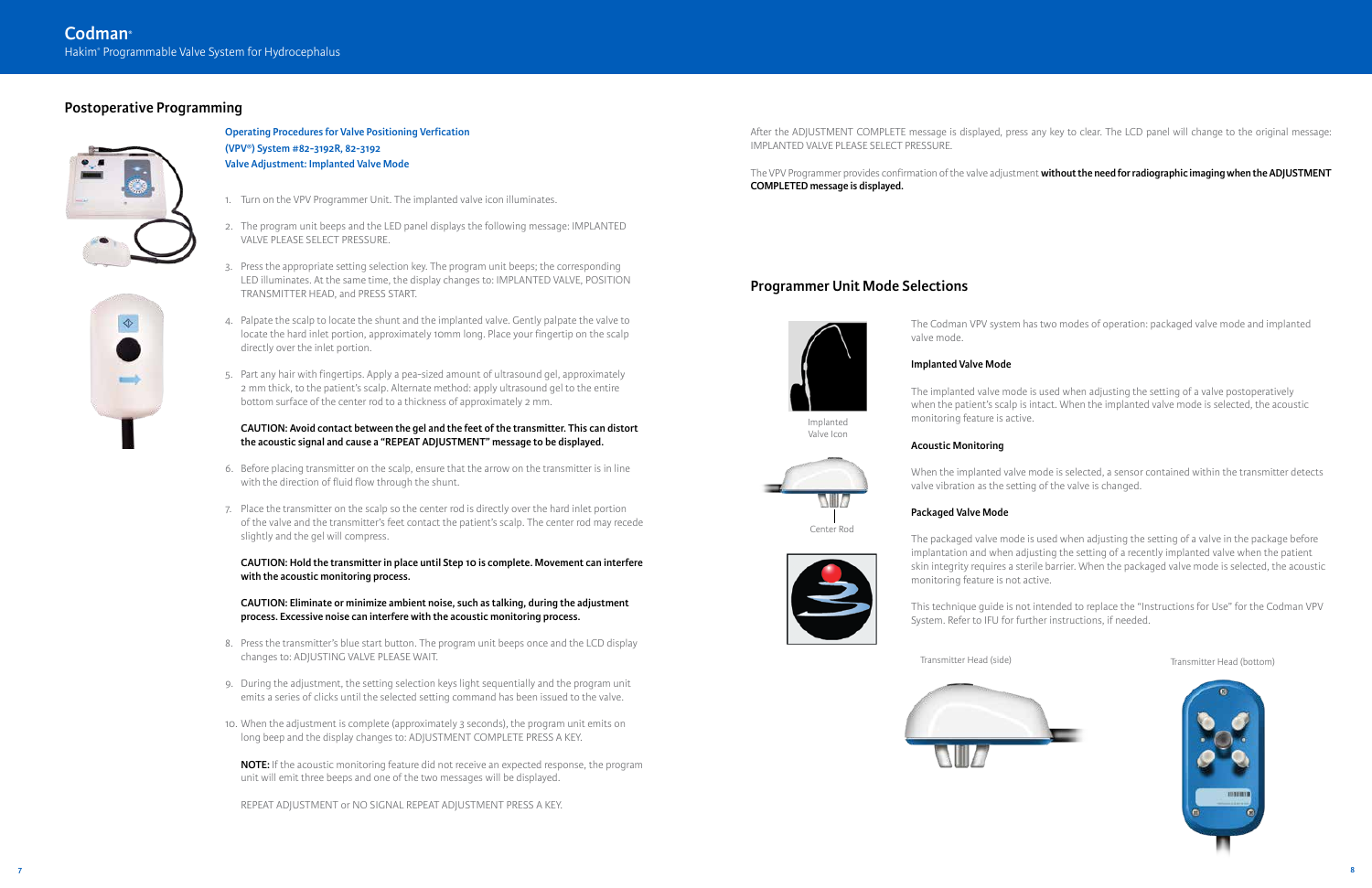# **Pressure Settings**

| <b>To Obtain this Pressure</b><br>in the Inverted System | <b>Pressure Formula</b> | <b>Program this Pressure</b><br>on the Programmer |
|----------------------------------------------------------|-------------------------|---------------------------------------------------|
| 30 mm H <sub>2</sub> O                                   | $210 - 30 = 180$        | 180 mm H <sub>2</sub> O                           |
| 40 mm H <sub>2</sub> O                                   | $210 - 40 = 170$        | 170 mm H <sub>2</sub> O                           |
| 50 mm H <sub>2</sub> O                                   | $210 - 50 = 160$        | 160 mm H <sub>2</sub> O                           |
| 60 mm H <sub>2</sub> O                                   | $210 - 60 = 150$        | 150 mm H <sub>2</sub> O                           |
| 70 mm H <sub>2</sub> O                                   | $210 - 70 = 140$        | 140 mm H <sub>2</sub> O                           |
| 80 mm H <sub>2</sub> O                                   | $210 - 80 = 130$        | 130 mm H <sub>2</sub> O                           |
| 90 mm H <sub>2</sub> O                                   | $210 - 90 = 120$        | 120 mm H <sub>2</sub> O                           |
| 100 mm H <sub>2</sub> O                                  | $210 - 100 = 110$       | 110 mm H <sub>2</sub> O                           |
| 110 mm H <sub>2</sub> O                                  | $210 - 110 = 100$       | 100 mm H <sub>2</sub> O                           |
| 120 mm H <sub>2</sub> O                                  | $210 - 120 = 90$        | 90 mm H <sub>2</sub> O                            |
| 130 mm H <sub>2</sub> O                                  | $210 - 130 = 80$        | 80 mm H <sub>2</sub> O                            |
| 140 mm H <sub>2</sub> O                                  | $210 - 140 = 70$        | 70 mm H <sub>2</sub> O                            |
| 150 mm H <sub>2</sub> O                                  | $210 - 150 = 60$        | 60 mm H <sub>2</sub> O                            |
| 160 mm H <sub>2</sub> O                                  | $210 - 160 = 50$        | 50 mm H <sub>2</sub> O                            |
| 170 mm H <sub>2</sub> O                                  | $210 - 170 = 40$        | 40 mm H <sub>2</sub> O                            |
| 180 mm H <sub>2</sub> O                                  | $210 - 180 = 30$        | 30 mm H <sub>2</sub> O                            |
| 190 mm H <sub>2</sub> O                                  | N/A                     | N/A                                               |
| 200 mm H <sub>2</sub> O                                  | N/A                     | N/A                                               |

Prior to following the procedure to perform adjustment of an inverted valve, review the section on setting verfications in the Instructions for Use to insure that the radiographs were taken and read in the proper orientation.

- 1. Program the valve with the valve programmer (82-3190R, 82-3190) at the 200 valve pressure setting.
- where 70 is the desired pressure setting: 210 70 = 140.
- or she must repeat the complete process, Steps 1-3, otherwise the programming will be incorrect.

**NOTE:** When the valve is inverted, pressure settings of 190 and 200 are not possible to program with 82-3190R, 82-3190. See instructions for 82-3192R, 82-3192 below.

An inverted valve can be diagnosed on x-ray; the white marker will appear on the left side of the valve instead of the right side. Programming the inverted valve requires a "double programming" to obtain the desired setting.

# **Inverted Valve Adjustment: Codman Hakim Programmer**



2. Press the "30" key to set the next adjustment cycle for an inverted valve or press "40" to exit When you press "30," the display changes to: ADJUST INVERTED VALVE? PLEASE CONFIRM

2. Calculate the following: 210 (constant) minus the desired pressure setting equals the programming pressure setting. For example,

- 
- $80 = YES$   $40 = NO$ .
- VALVE PLEASE SELECT PRESSURE.

3. Push the button for the programming pressure setting (in this example, 140) on the programmer; hold the transmitter in place for approximately 5 seconds until the confirmation tone is heard. If the surgeon is unsure whether the reprogramming took place, he

> An inverted valve can be diagnosed on x-ray: the white marker appears on the left side of the valve, instead of the right side. When an inverted valve has been diagnosed, use the inverted valve adjustment cycle to adjust the valve to any of the 18 settings. This optional command is in effect for one adjustment cycle only. Follow the steps below to enable this feature.

1. If the program unit power is on, turn it off. Turn power on. The title screen displays for 3 seconds. The display changes to: CODMAN VPV VERSION 1.27 (or other).

While the title screen is displayed, press the "70" key on the program unit front panel. The display changes to: ADJUST INVERTED VALVE? 30 = YES 40 = NO.

3. To confirm that the next adjustment cycle is for an inverted valve, press "80"; or press "40" to cancel and exit. When you press "80," the display changes to: IMPLANTED VALVE INVERTED

The VPV Programmer provides confirmation of the valve adjustment **without the need for radiographic imaging when the ADJUSTMENT COMPLETED message is displayed.**

Proceed as usual, following the steps in Valve Adjustment: Implanted Valve Mode. At the end of the adjustment cycle, the program unit returns to the normal adjustment cycle.



# **Inverted Valve Adjustment & Confirmation: VPV Programmer**